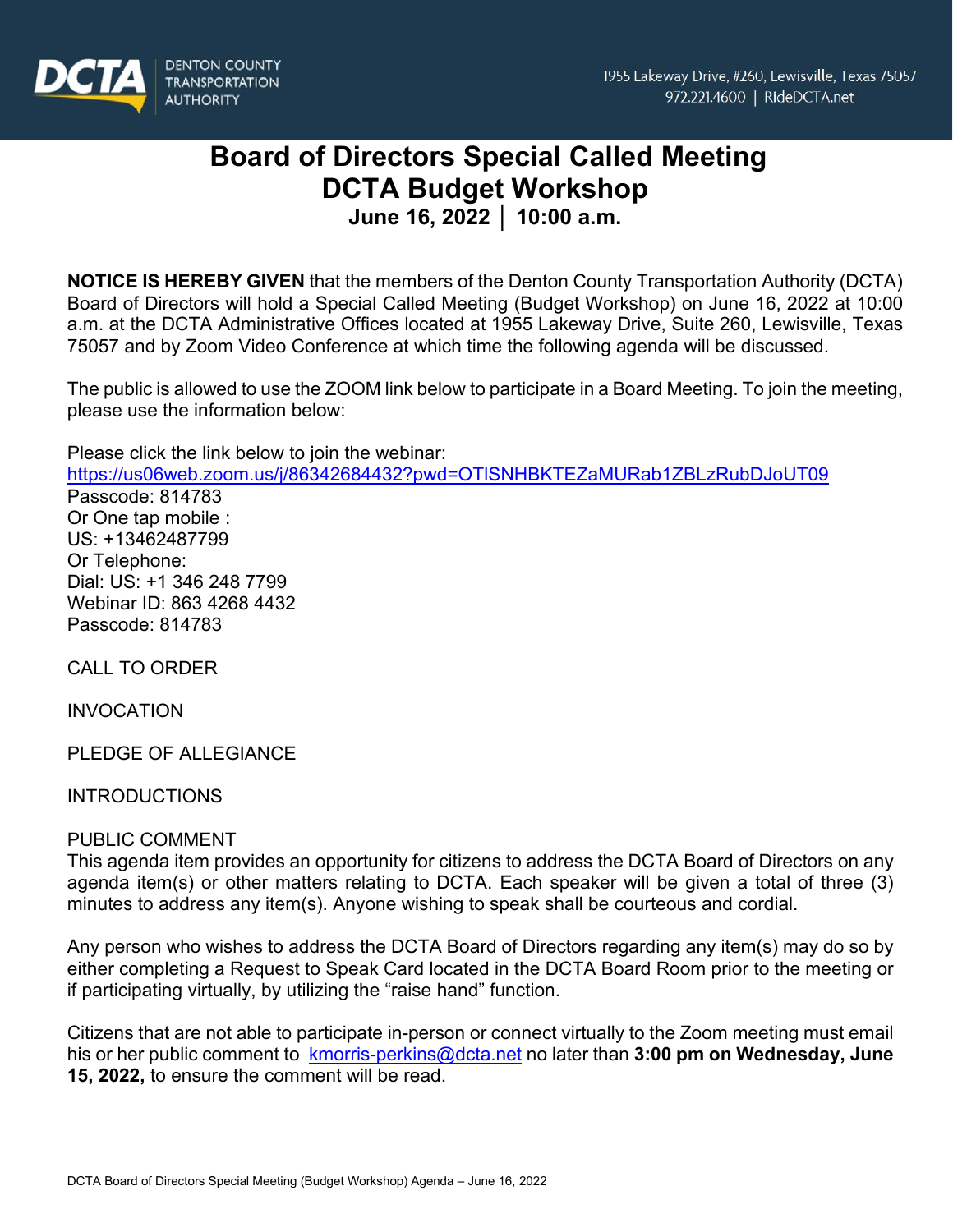

The Board of Directors is not permitted to take action on any subject raised by a speaker during Public Comments. However, the DCTA Board of Directors may have the item placed on a future agenda for action; refer the item to the DCTA Administration for further study or action; briefly state existing DCTA policy; or provide a brief statement of factual information in response to the inquiry.

## REGULAR AGENDA

|  | (packet pages 4-83)<br><b>Discussion Item</b> | Discussion of Proposed Fiscal Year (FY) 2023 Operating and Capital Budget |
|--|-----------------------------------------------|---------------------------------------------------------------------------|
|  | Presenter:                                    | Amanda Riddle, Senior Manager of Budget<br>Paul Cristina, Interim CEO     |
|  | Backup Information:                           | Memo                                                                      |

### CONVENE EXECUTIVE SESSION

As authorized by Section 551-071 of the Texas Government Code, the Board of Directors may convene into Closed Executive Session for the purpose of seeking legal advice from Legal Counsel on any item on the agenda at any time during the meeting.

RECONVENE OPEN SESSION Reconvene and Take Necessary Action on Items Discussed during Executive Session.

ADJOURN

### **Board Members**:

Cesar Molina, Denton County Seat 1, *Chair* TJ Gilmore, Lewisville, *Vice-Chair* Dianne Costa, Highland Village, *Secretary* Alison Maguire, Denton Andy Eads, Denton County Seat 2

#### **Alternates**

Jody Gonzalez, Denton County Seat 1 Kristin Green, Lewisville Pat Smith, Denton Paul Stevens, Highland Village Vacant, Denton County Seat 2